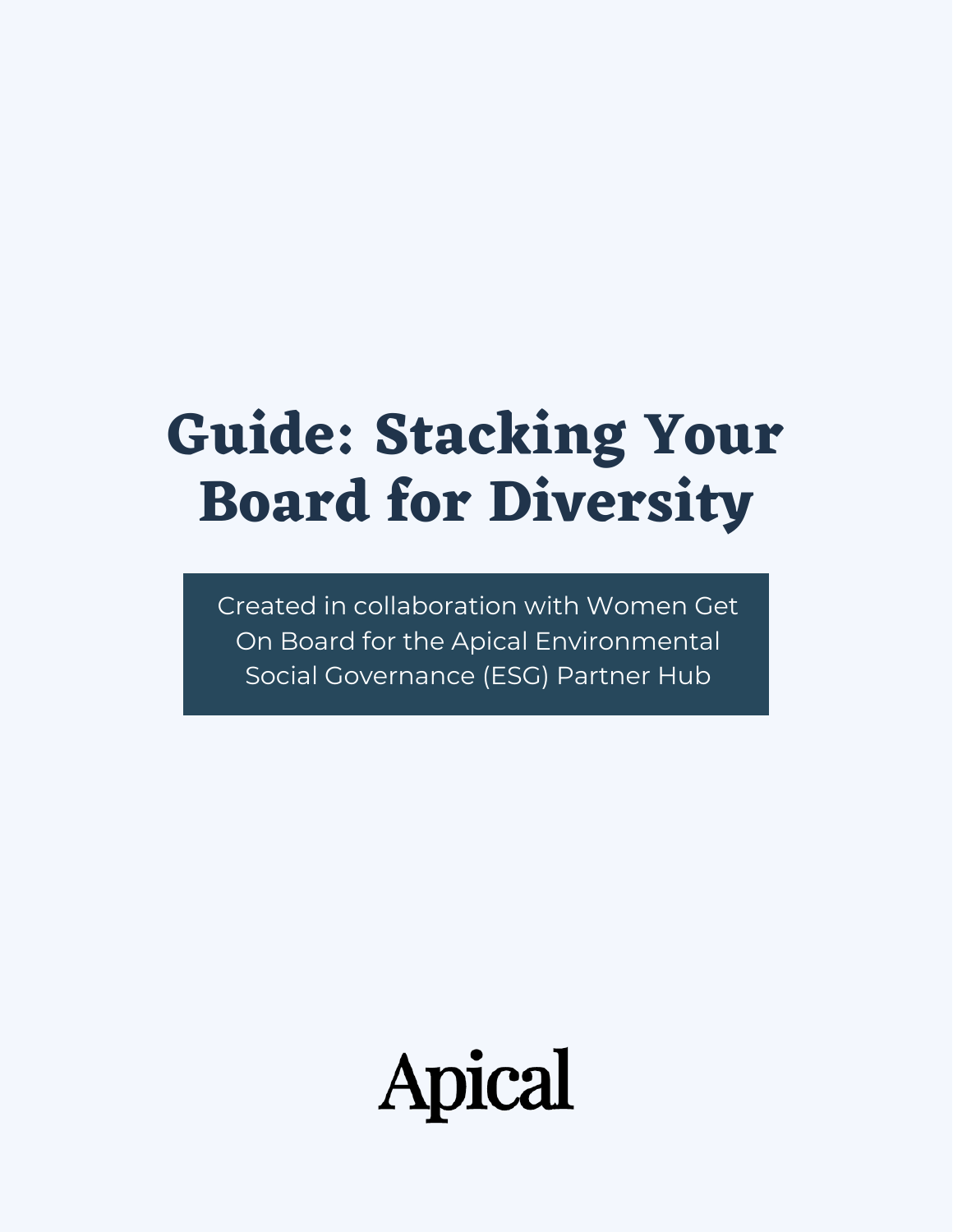### GUIDE: STACKING YOUR BOARD FOR DIVERSITY Copyright © by Apical and Women Get On Board Design and Layout by Third Door Marketing Edited by Rachel Collier

All rights reserved. No part of this work may be reproduced or transmitted in any form or by any means, electronic or mechanical, including photocopying, recording, or by any information storage or retrieval system, without the prior written permission of the copyright owner.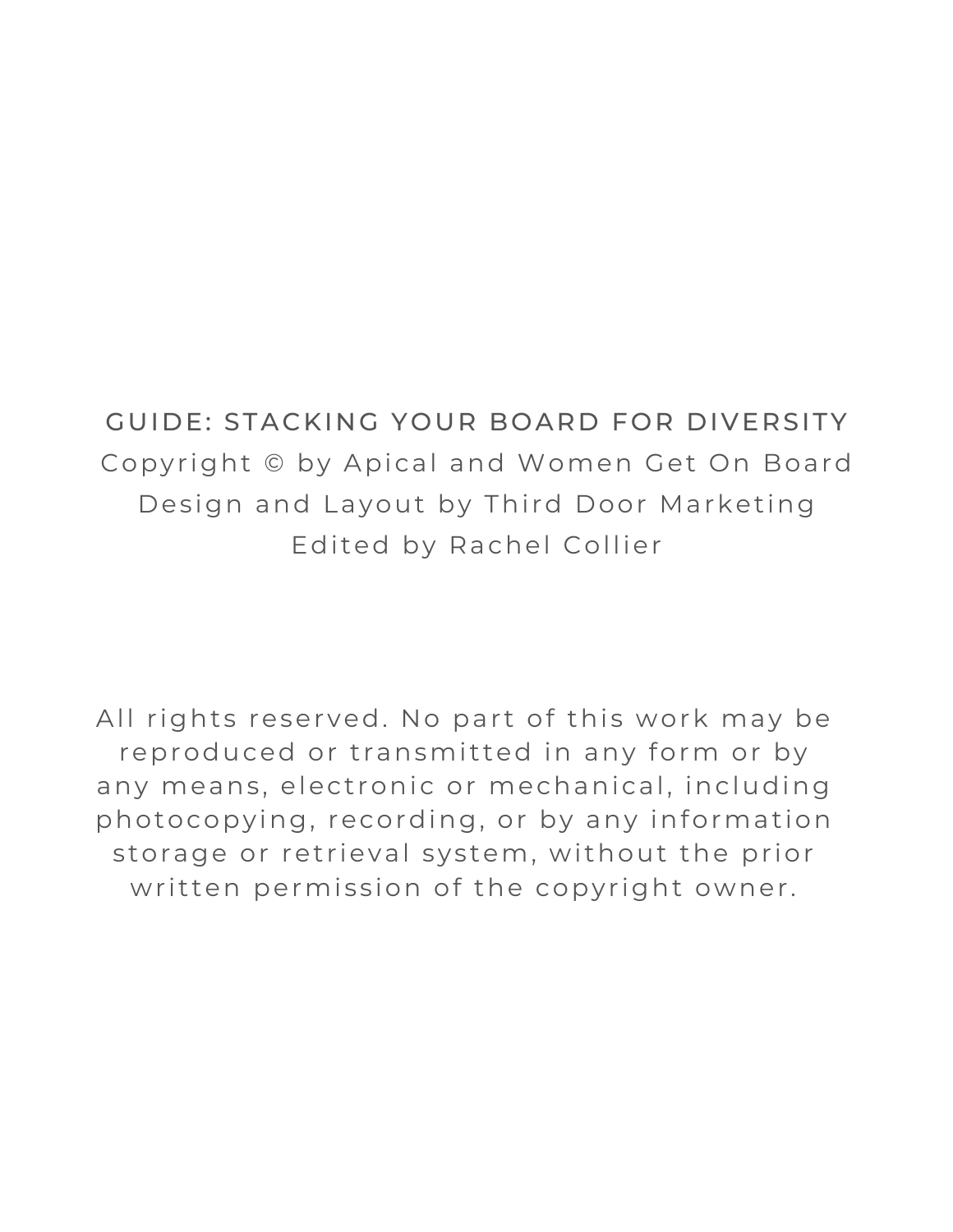# **Table of Contents**

| <b>Introduction</b>         |    |
|-----------------------------|----|
| Introduction                | 02 |
| Step 1: Set Targets         | 06 |
| Step 2: Expand the Pipeline | Ο7 |
| Step 3: Sponsor Others      | 10 |
| About the Authors           | 12 |
| Sources                     |    |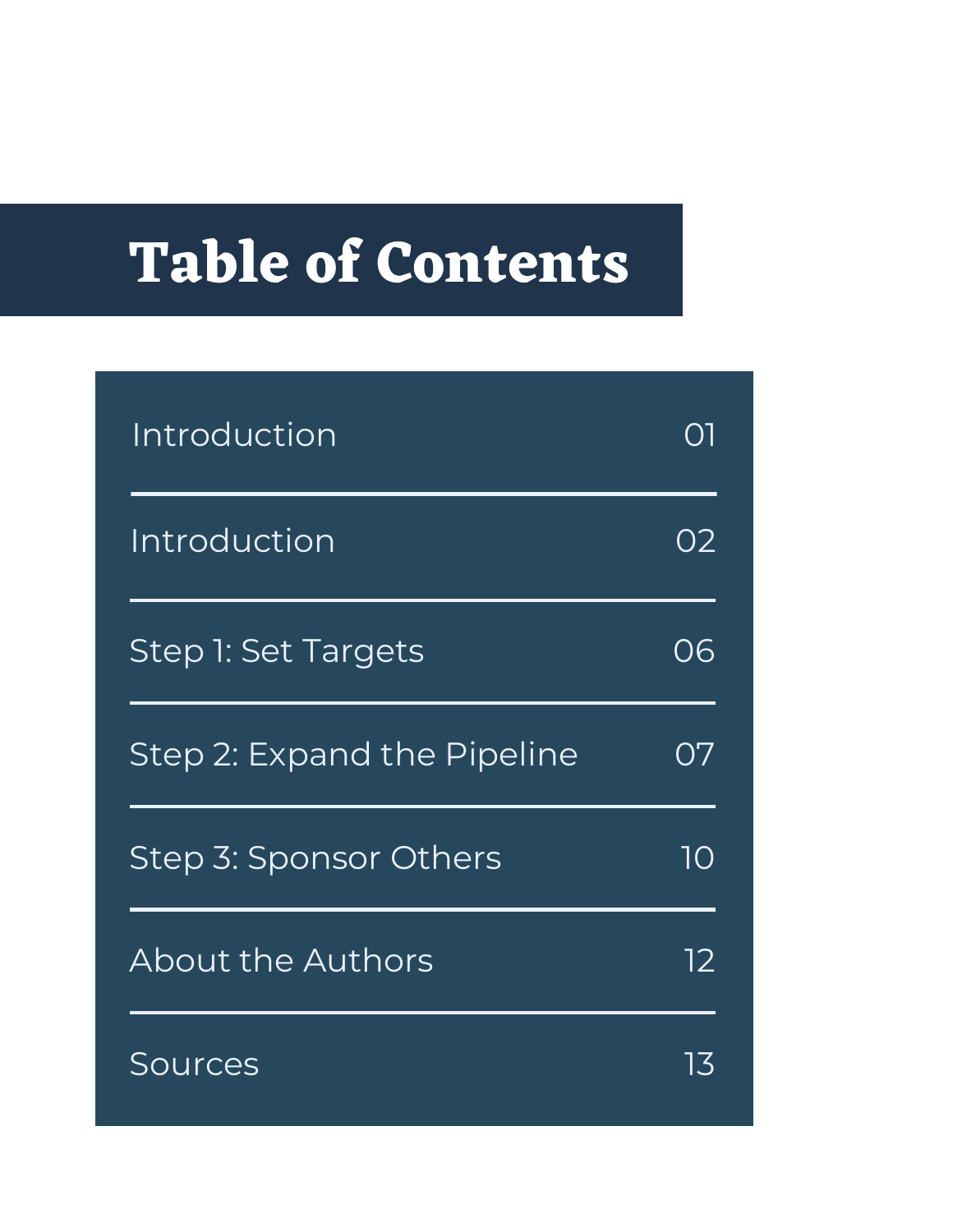### **About the Authors**





A global citizen, Mika has lived, worked and been educated in Israel, the United States and Canada helping to shape her perspective and knowledge of the cannabis industry. Before joining Agripharm as Director of Business Development, she excelled excelled as a community manager and cannabis educator, normalizing the widespread use of cannabis recreationally and medicinally. A passionate advocate of values in business, she founded Apical in 2019 to provide easily accessible ESG programs for cannabis businesses.

#### **Deborah Rosati, FCPA, FCA, ICD.D, Founder & CEO, Women Get On Board**

Deborah Rosati is an accomplished corporate director, entrepreneur, Fellow Chartered Professional Accountant (FCPA) and certified Corporate Director (ICD.D). She has more than 30 years of experience in technology, consumer, retail, cannabis, private equity and venture capital. An experienced Audit Committee and Nominating & Corporate Governance Committee Chair, Deborah provides extensive knowledge as a Corporate Director in the areas of financial and enterprise risk management, corporate strategy, transformational changes, M&A, corporate governance, as well as CEO and board succession planning.

Deborah currently serves on Khiron Life Sciences Corp. (TSXV:KHRN) as Lead Director and Audit Committee Chair. Previously, Deborah served on the board of Lift & Co. (TSX-V: LIFT) as Vice Chair and Chair of the Audit Committee. Additionally, she served as Chair of the Audit Committee on the board of MedReleaf (TSX:LEAF), acquired by AuroraCannabis (TSX: ACB) in July 2018. She was also Chair of the Audit Committee on the board of NexJ Systems (TSX:NXJ) and served on the board of Sears Canada (TSX: SCC).

She is the Founder & CEO of Women Get On Board, a leading member-based company that connects, promotes and empowers women to corporate boards. Deborah was recognized as a 2020 "Director to Watch" and a 2014 "Diversity 50" candidate. In 2012, she was selected as one of WXN's Top 100 Canada's Most Powerful Women in the corporate director award category.

Deborah's thought leadership on corporate governance, board diversity and entrepreneurship are profiled on her website: www.deborahrosati.ca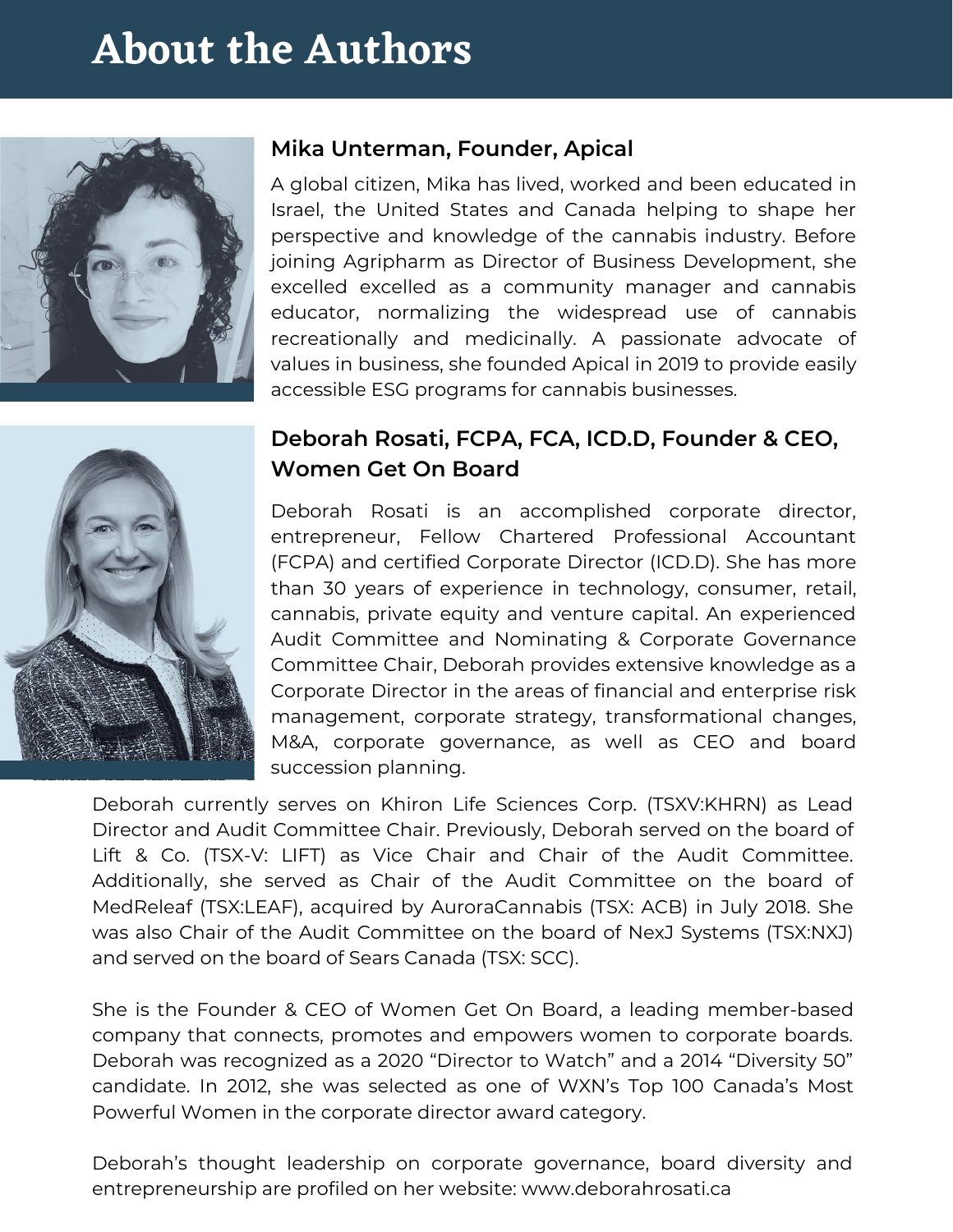Board diversity is gaining momentum as a key metric in board performance, especially when it comes to providing critical oversight to emerging industries and companies such as cannabis. According to a 2019 Catalyst research study, boards that were 30% women or more led to better business outcomes due to thoughtful deliberation.<sup>1</sup> Additionally, diverse boards had a 14% lower rate of fraud and a 34% average increase in revenue from innovation. $^{\text{2}}$  A critical step in ensuring board diversity is to ensure there is pipeline of qualified, skilled, and experienced candidates from designated groups. Further, existing boards can embrace diversity by sponsoring qualified candidates to join their board and by continually advocating for skilled candidates outside of their personal network.

#### **Who this is for:**

As an emerging business leader in the cannabis industry, you need a board of directors that can provide oversight, mitigate risk, and provide strategic advice to your corporation. This guide will help by providing practical guidance on creating a diverse board pipeline. By beginning the conversation about advancing diversity in the boardroom, your journey has already begun.

#### **Why you need this:**

Boards often believe that they aren't in the position to consider diversity due to common reasons such as their company is too small, the talent pool is composed of mainly white males, or inclusion practices are too restrictive. However, boards can no longer afford to ignore Diversity & Inclusion metrics.

Studies conducted around the globe by Catalyst, Chubb, EY, and Deloitte demonstrate a clear and positive correlation between diversity on the board and corporate performance. For example, a Catalyst research study found that Fortune 500 companies with higher levels of Diversity & Inclusion continually outperform companies that don't have diversity on their and boards and

throughout the organization are set by the tone at the highest level—the board.

**<sup>1</sup>** Most of the research done on the effects of board diversity have been limited to studies based on gender, and omit other types of designated groups such as visible minorities, Indigenous talent retention and group performance. Peoples, and persons with a disability. Despite the limitations of this research, the implications on corporate performance are profound.

A designated group under the Canada Business Corporations Act (CBCA) is a visible minority, **2**Indigenous Person, woman, or a person with a disability.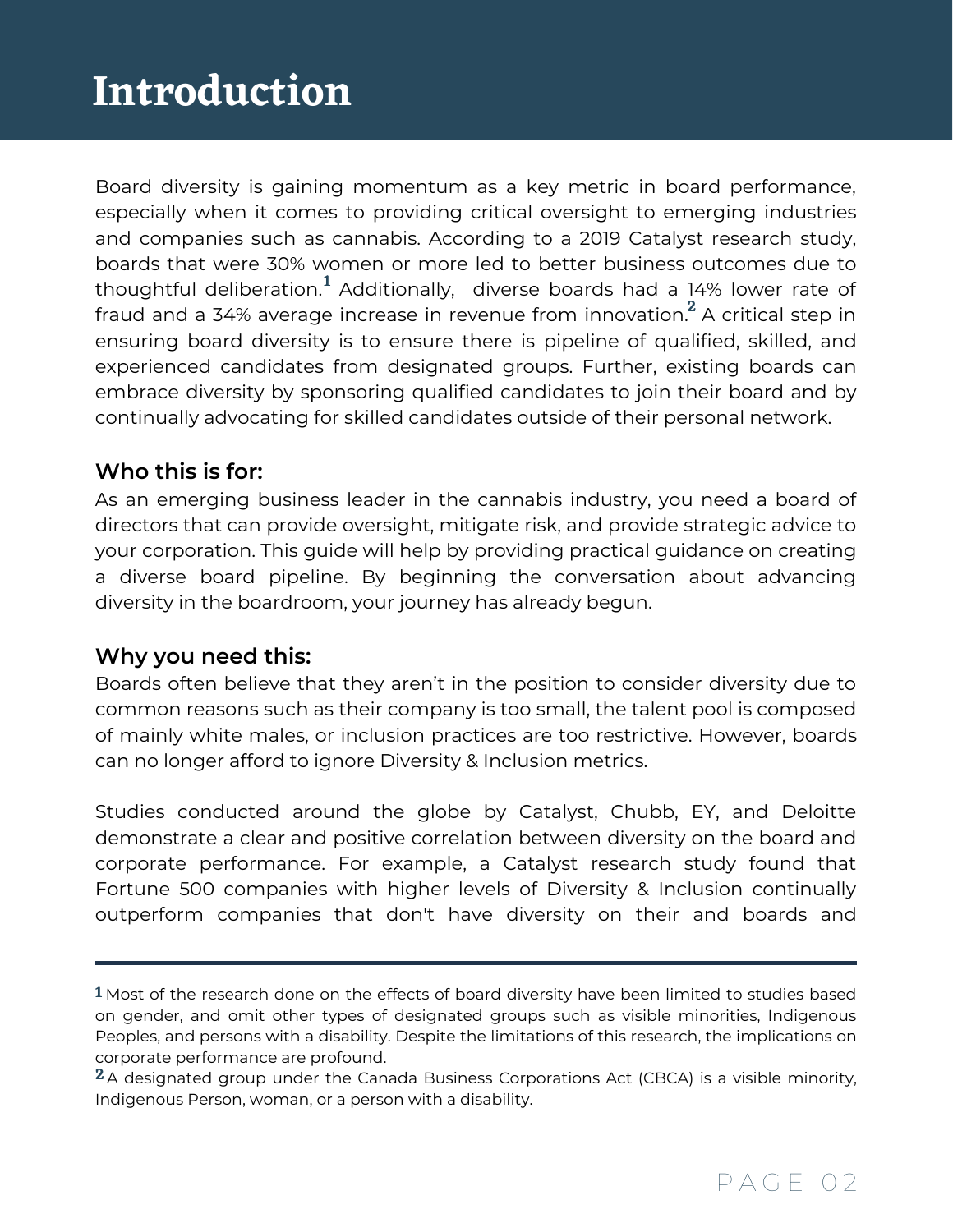outperform companies that don't have diversity on their boards and throughout the organization.<sup>3</sup> This data suggests that the diversity standards throughout an organization are set at the highest level—the board. If your organization is ignoring diversity, it is likely losing out on increased financial performance and higher levels of talent retention and group performance.

#### **About this guide:**

This guide will provide practical steps for boards of any size to start driving board diversity and include representation from designated groups such as women (50% of the labor force), as well as visible minorities and Indigenous People (approximately 36% of the labor force).<sup>4</sup> This guide will drive even more meaningful results for your organization if used in combination with a board diversity policy. **5**

This guide for stacking your board for diversity, created in collaboration with Women Get On Board, will provide you with basic tools to:

- 1. Set Targets
- 2. Expand the Pipeline
- 3. Sponsor Others

Personal connections are the foundation of the board recruitment that happens today. As a result, boards tend to be made up of individuals with similar backgrounds as ourselves in terms of education, locale, ethnicity, and gender. The reason is that we look for people who resemble us because we know our worth. However, relying on your network for board candidates is an inherently flawed system, as you are limiting your ability to bring in diverse board members. What's the solution? Assess your board's diversity according to global diversity standards.

**<sup>3</sup>** ibid

 $^{\textbf{4}}$  Gender and sexual preferences are not included in the definition of a designated group, and representation is often further complicated by individuals not feeling safe to come out and remaining closeted at work. Statscan reports the LGBTQ community is about 3%, which may be vastly under reported. At this time, we cannot provide a specific diversity threshold for this minority group, but maintain that inclusive boardroom will include members of the LGBTQ community.

The institute of corporate directors has created an updated board diversity template to reflect **5**the CBCA reporting guidelines for designated persons. https://www.icd.ca/Resource-Centre/Board-Diversity-Toolkit/Board-Diversity-Policy-Template-revised.aspx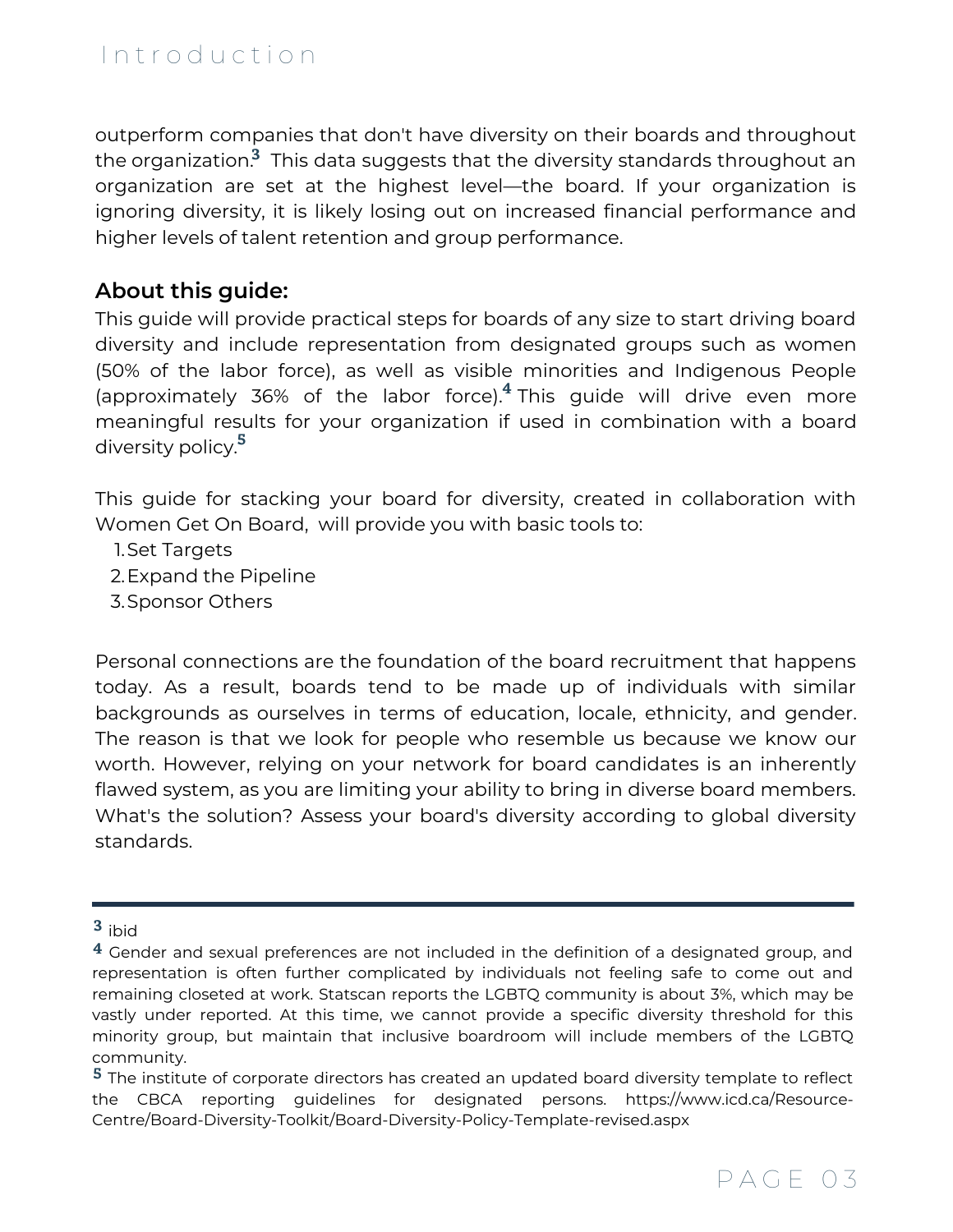#### **Tool: Board Benchmarking Self-Assessment**

List the directors on your board in the table below. Put the chair of the board and yourself (if you are not the chair of the board), at the top of the list. Note that this is not meant to be a "check the box" assessment, but rather a basis for selfreflection and discussion within the board.

| <b>Name</b> | <b>Industry</b> | Edu.<br>Institution | <b>Gender</b><br>(M/F/Non-<br><b>Binary)</b> | <b>Designated</b><br>Group (Y/N) | Corp.<br><b>Officer</b><br>(Y/N) | <b>Age Range</b> | <b>Board</b><br><b>Tenure</b> |
|-------------|-----------------|---------------------|----------------------------------------------|----------------------------------|----------------------------------|------------------|-------------------------------|
|             |                 |                     |                                              |                                  |                                  |                  |                               |
|             |                 |                     |                                              |                                  |                                  |                  |                               |
|             |                 |                     |                                              |                                  |                                  |                  |                               |
|             |                 |                     |                                              |                                  |                                  |                  |                               |
|             |                 |                     |                                              |                                  |                                  |                  |                               |
|             |                 |                     |                                              |                                  |                                  |                  |                               |
|             |                 |                     |                                              |                                  |                                  |                  |                               |
|             |                 |                     |                                              |                                  |                                  |                  |                               |
|             |                 |                     |                                              |                                  |                                  |                  |                               |
|             |                 |                     |                                              |                                  |                                  |                  |                               |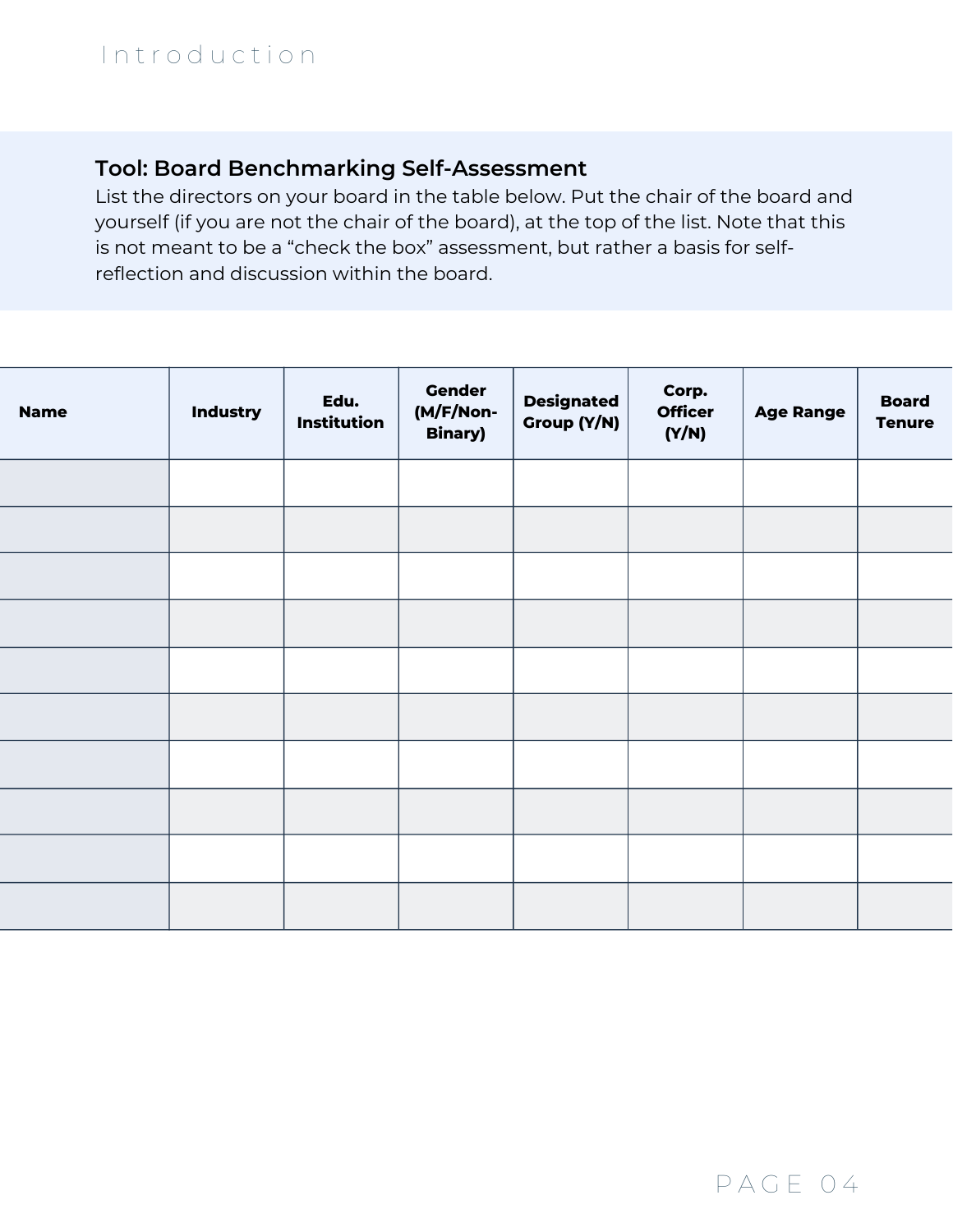#### I n t r o d u c t i o n

#### **Review: Board Benchmarking**

- How many of the directors on the board share the same qualities as you?
- How many of the directors share the same qualities as each other?
- Do you have at least one person representing a designated group on the board?

Create a statistical spread of your board based on the bullets above. Some common metrics in benchmarking diversity include:

- Having at least one female board member (Goldman Sachs IPO criteria)
- 30% female board (Diversity threshold for Catalyst Research)
- 30% designated groups representation on board (based on median from Diversity Best Practices Institute as well as diversity advocate Janet Stovall)

#### **Discussion: Board Benchmarking**

Discuss with your board:

- Do you feel well informed about Diversity & Inclusion policies within the organization?
- What data do you need to more accurately reflect on the impact of these initiatives?
- Have you seen that these programs affected meaningful change at all levels of the organization?
- How can you raise Diversity & Inclusion at the board and employee level more frequently?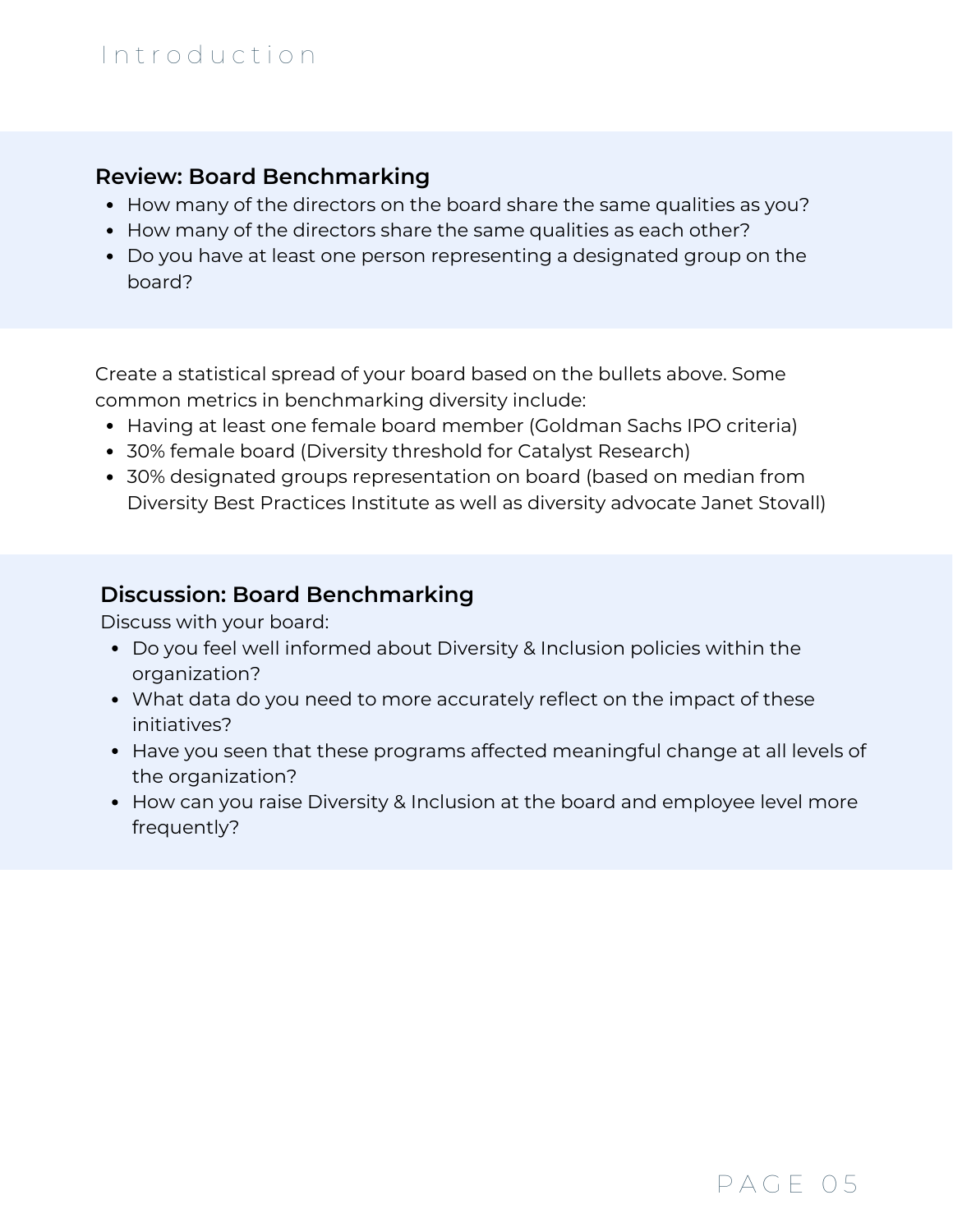### **Step 1: Set Targets**

Setting and implementing and goals for board diversity is a gradual process. It is essential to be realistic about your target and dedicate serious thought to meaningfully integrating different perspectives into your organization.

#### **Goal Setting: Timeline**

Plot the following points on a timeline:

- Board of Directors formed
- Revenue Generation
- $\cdot$  IPO

For each point plotted above list number of directors, male/female split, and designated group representation. If you have already hit these milestones, list the composition of your board at the time. If projecting into the future, list your current board composition, taking into account planned expansions of the board.

In setting your targets, think long term. Some boards can't be changed overnight, especially those with long-tenured board members and a lack of term limits. If you are starting your diversity journey today, and you have little or no diversity on your board, beginning with a target of one over the next year is reasonable and acceptable. As you continue to search for appropriate board candidates, move purposefully toward your goal.

#### **Review: Timeline**

- At your IPO, how many people from designated groups did you have on your board?
- If you are generating revenue, do people from designated groups make up at least 30% of your board composition?

And remember, diversity is not inclusion. Leveraging the diverse voices at the table is the next step to the Diversity & Inclusion process. That's why board targets should always be evolving, as should your ability to meet those targets. If you already have one woman on your board, don't stop there! Expand your search to include more.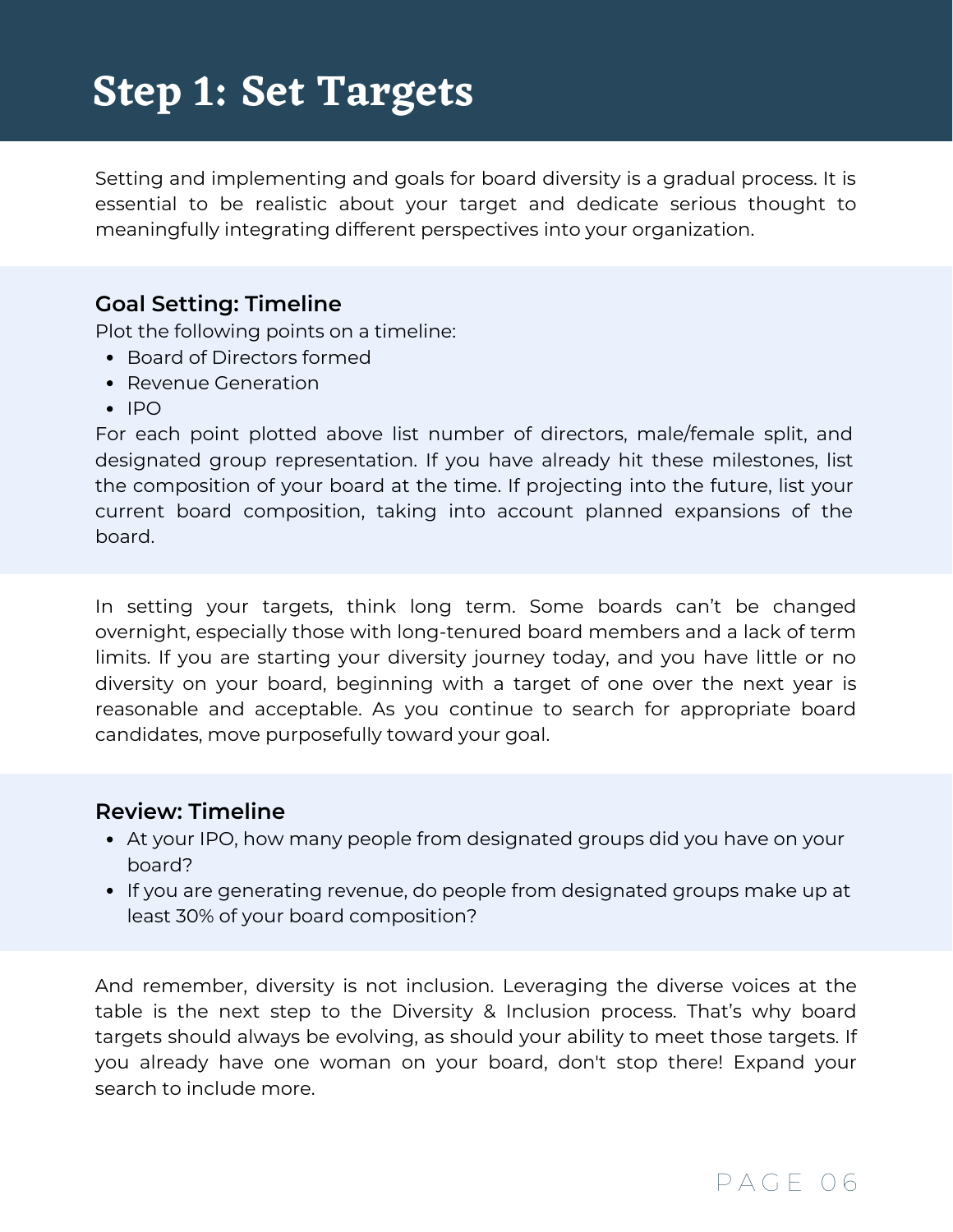### **Step 2: Expand the Pipeline**

Finding and accessing a range of diverse board candidates can be challenging, especially in the context in which most board appointments occur today. Most board positions result from a necessary exchange of skills found through personal networks. Board positions are often found through alumni or professional networks. Through this common approach, leadership can leverage personal relationships to incorporate valuable skills into the board (e.g. legal, financial).

However, this approach is exclusive to many outside these networks of education and previous employment. But widening the net of board candidates for its own sake is not a sound business decision either. Instead, you should cast your net for candidates that have skills that you are missing. Despite the thinking that the pool of board candidates may be limited, most boards of seven or more directors should comprise at least three directors that are a designated minority. Starting with a board skills matrix,<sup>6</sup> developed in collaboration with your board's nominating & corporate governance committee, can be a helpful way to identify skill gaps on the board level.

#### **Self Assessment: Pipeline**

- How many sources of candidates do you have? What networks are you accessing?
- How are you soliciting recommendations for candidates? Are you expanding your network for referrals?
- What is the gender and designated minority representation for candidates who have completed an initial assessment?

It is also useful to create an evergreen list of board candidates even if a vacancy is not available today. To help supplement this pool of board candidates, Women Get On Board offers a **board [shortlist](https://www.womengetonboard.ca/board-services/) service** to companies who are committed to advancing gender diversity in the boardroom.

Behan, B. A. (2020). *Board and Director Evaluations.* New York, NY: Board Advisor LLC. **6**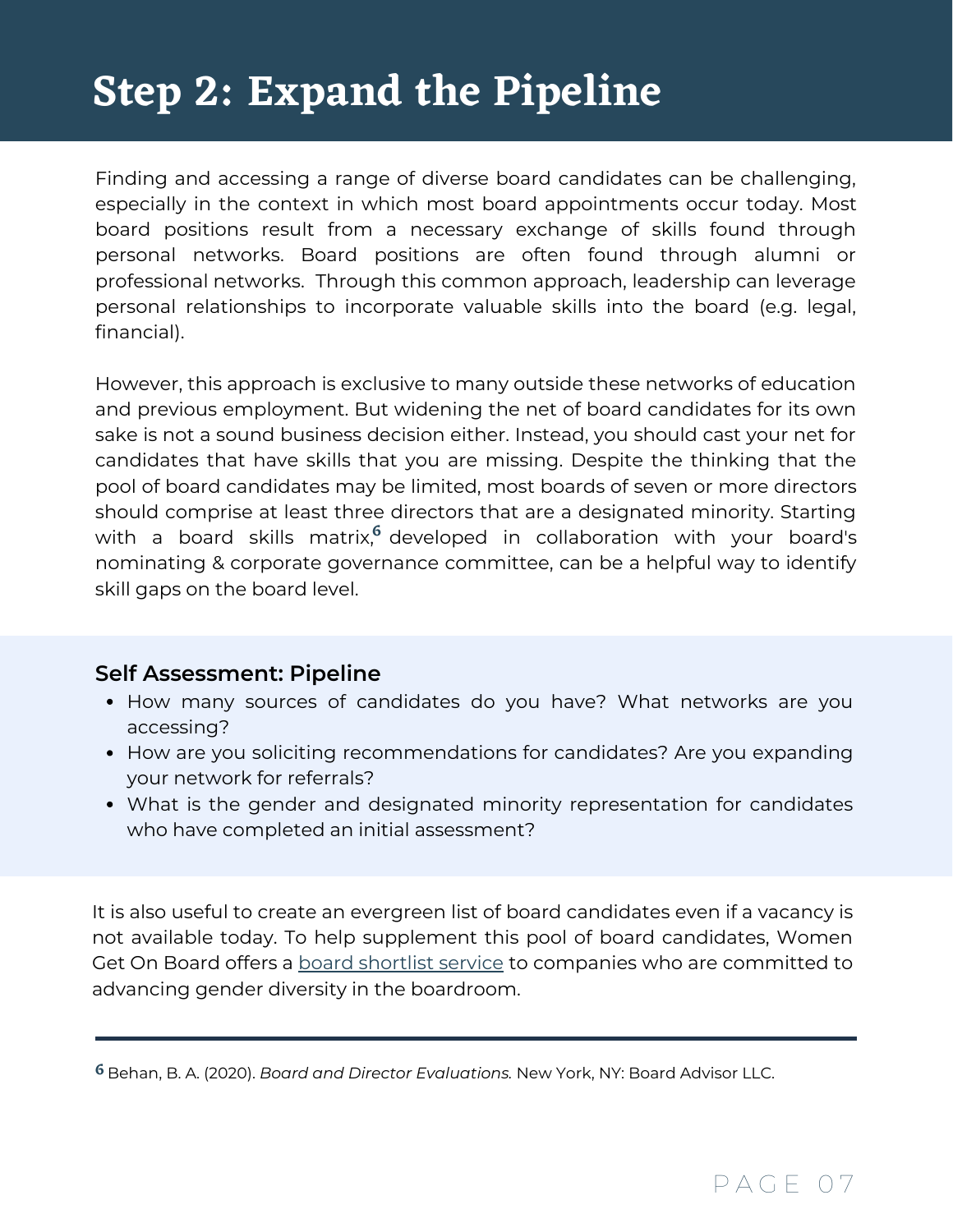#### **Discussion: Board Skills Matrix**

- What skills or expertise does the board currently have? What additional skills will you need in the future to represent the ideal board composition?
- How do you define "industry experience?" How broad or narrow is this definition?
- What type of financial experience are you targeting (auditing background vs. CFO)?
- What kind of technological experience is important to your board?

#### **Template: Board Skills Matrix\* 7**

- Highlight areas of need for each member as a director
- Highlight areas of expertise for each director

\**View the table on the next page.*

#### **Review: Board Skills Matrix**

- What specific skills have made the board particularly effective?
- Which skills have become obsolete?
- Where are you under- or over-indexed?
- Do current directors have relevant skills not captured in the matrix?
- Are there directors who skills or expertise are no longer relevant or have great overlap?

**7** ibid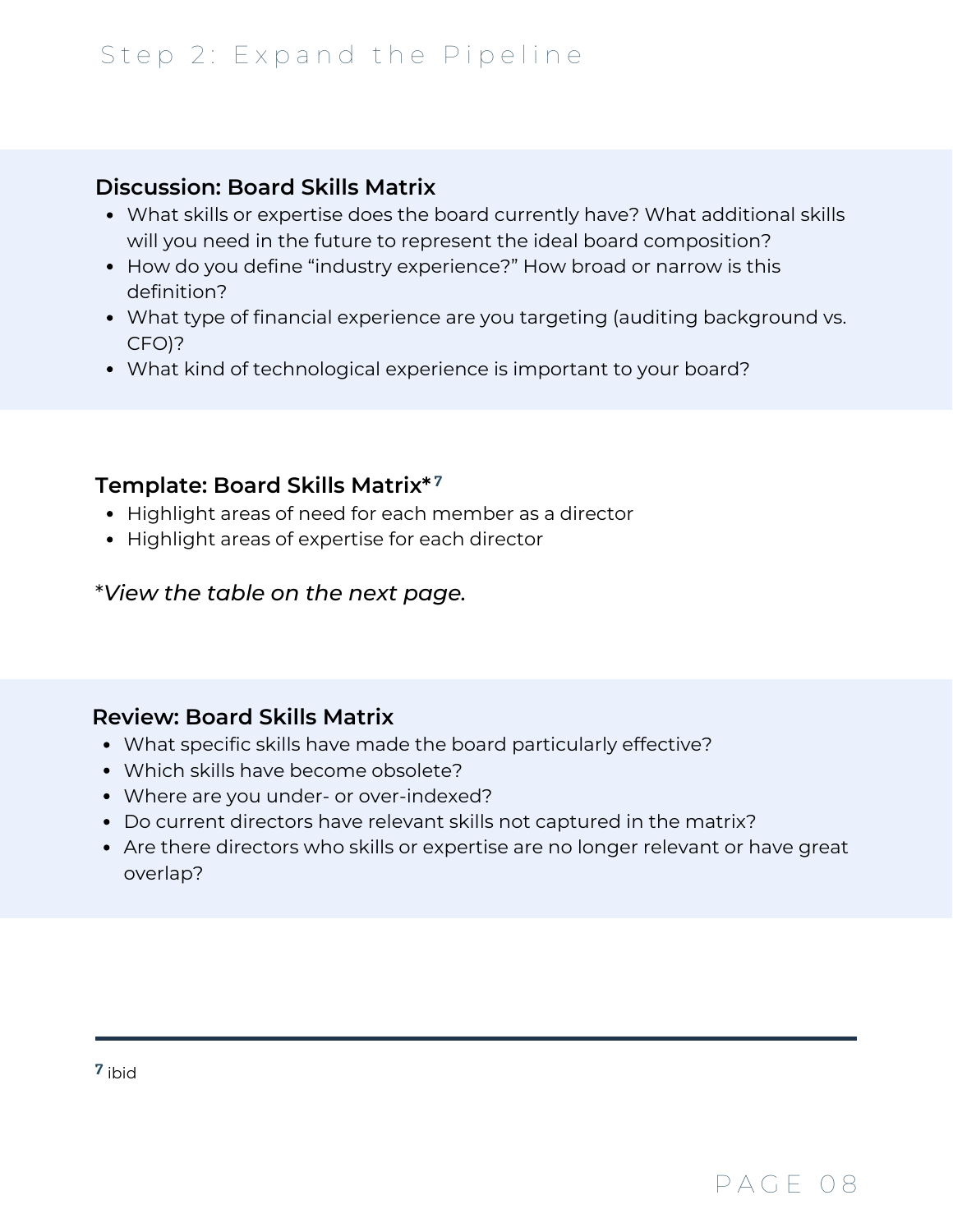### **Template: Board Skills Matrix**

| <b>Skill</b>                                     | <b>Member 1</b> | <b>Member 2</b> | <b>Member 3</b> | Member 4 | <b>Member 5</b> | <b>Member 6</b> |
|--------------------------------------------------|-----------------|-----------------|-----------------|----------|-----------------|-----------------|
|                                                  |                 |                 |                 |          |                 |                 |
| <b>Financial</b>                                 |                 |                 |                 |          |                 |                 |
| <b>Risk Management</b>                           |                 |                 |                 |          |                 |                 |
| <b>Strategy Development</b>                      |                 |                 |                 |          |                 |                 |
| <b>Environmental Social</b><br><b>Governance</b> |                 |                 |                 |          |                 |                 |
| <b>Marketing</b>                                 |                 |                 |                 |          |                 |                 |
| <b>Accounting</b>                                |                 |                 |                 |          |                 |                 |
| <b>Human Resources</b>                           |                 |                 |                 |          |                 |                 |
| <b>Executive Management</b>                      |                 |                 |                 |          |                 |                 |
| <b>Government Relations</b>                      |                 |                 |                 |          |                 |                 |
| <b>Regulatory and</b><br><b>Compliance</b>       |                 |                 |                 |          |                 |                 |
| <b>Cannabis</b>                                  |                 |                 |                 |          |                 |                 |
| <b>Technology</b>                                |                 |                 |                 |          |                 |                 |
| <b>CPG</b>                                       |                 |                 |                 |          |                 |                 |
| <b>Pharma</b>                                    |                 |                 |                 |          |                 |                 |
| <b>International Business</b>                    |                 |                 |                 |          |                 |                 |
| <b>Mergers and Acquisitions</b>                  |                 |                 |                 |          |                 |                 |
| <b>Operations Management</b>                     |                 |                 |                 |          |                 |                 |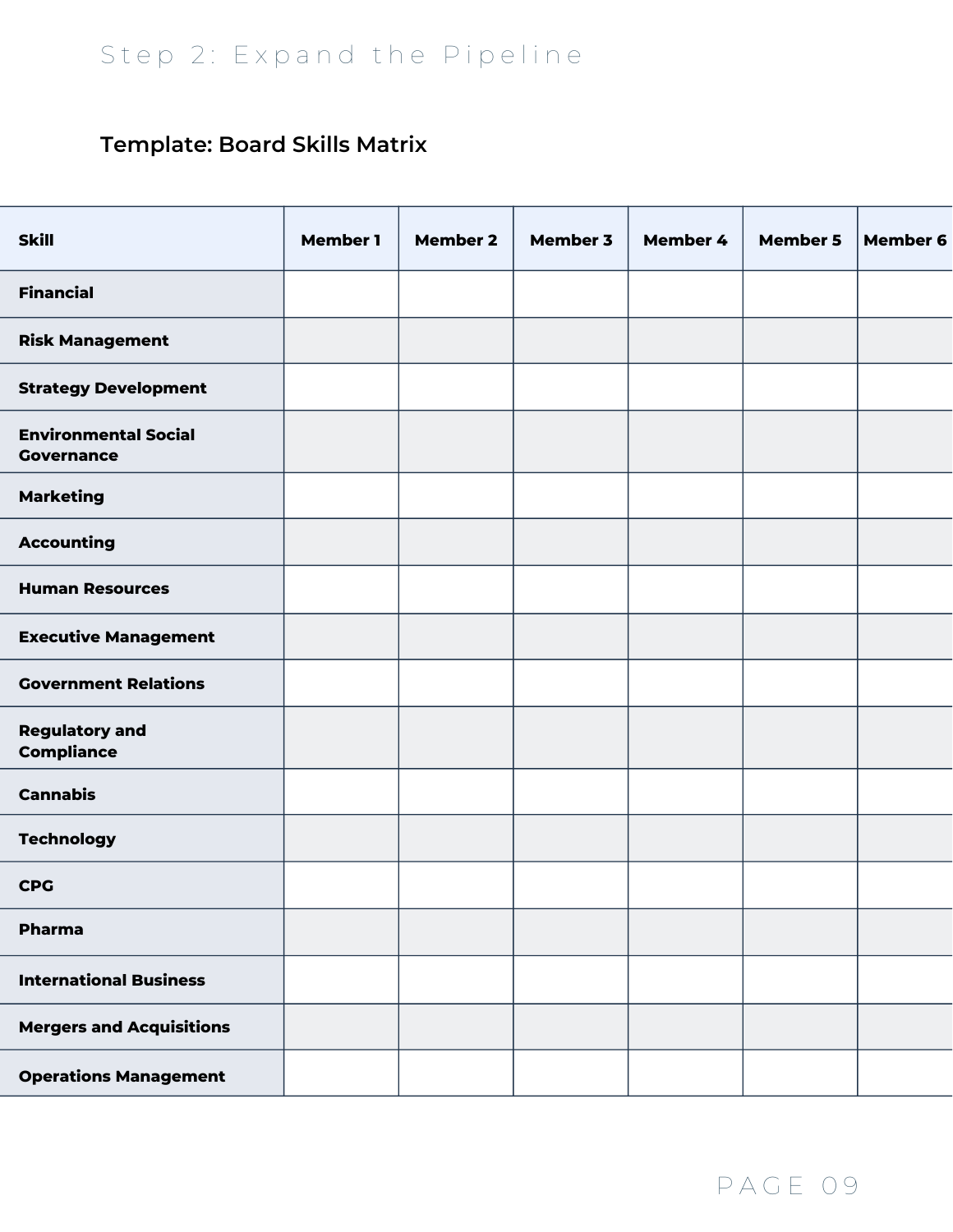As an emerging industry, it can be challenging to find experienced cannabis executives and board members. In looking as far back as Marijuana for Medical Purposes Regulations (MMPR), it's not likely that any individual has any more than five years of experience in a legal, licensed cannabis company. Finding an individual with relevant and extensive experience in Consumer Packaged Goods (CPG) or pharmaceuticals can provide you the type and breadth of skills you need, especially the financial and governance expertise essential to your success.

Augmenting and leveraging this type of talent on your board requires that executives and board members in cannabis companies sponsor potential diverse board candidates. Sponsorship is not about advice or coaching. It requires a business leader in the company to advocate for and support potential board candidates, showcasing them to other board members and business leaders, and allowing them to demonstrate their strengths.

#### **Self Assessment: Sponsorship**

- How many people from designated groups have you identified in your network as qualified for and desirous of a board position?
- What skills or level of experience do you expect in a board candidate?

#### **Checklist: Sponsorship**

- Compile a list of diverse candidates within your network. Ask minorities of your acquaintance with essential director skills if they have interest in board positions. A personal connection is essential in a sponsor relationship. As a sponsor you will be advocating for this individual.
- Evaluate what skills are truly necessary for a qualified candidate. Some of these terms may be loaded with unconscious bias. Furthermore, requirements such as CEO experience or previous governance experience will severely and unfairly limit the talent pool, as these statistics lag well behind diversity parity benchmarks.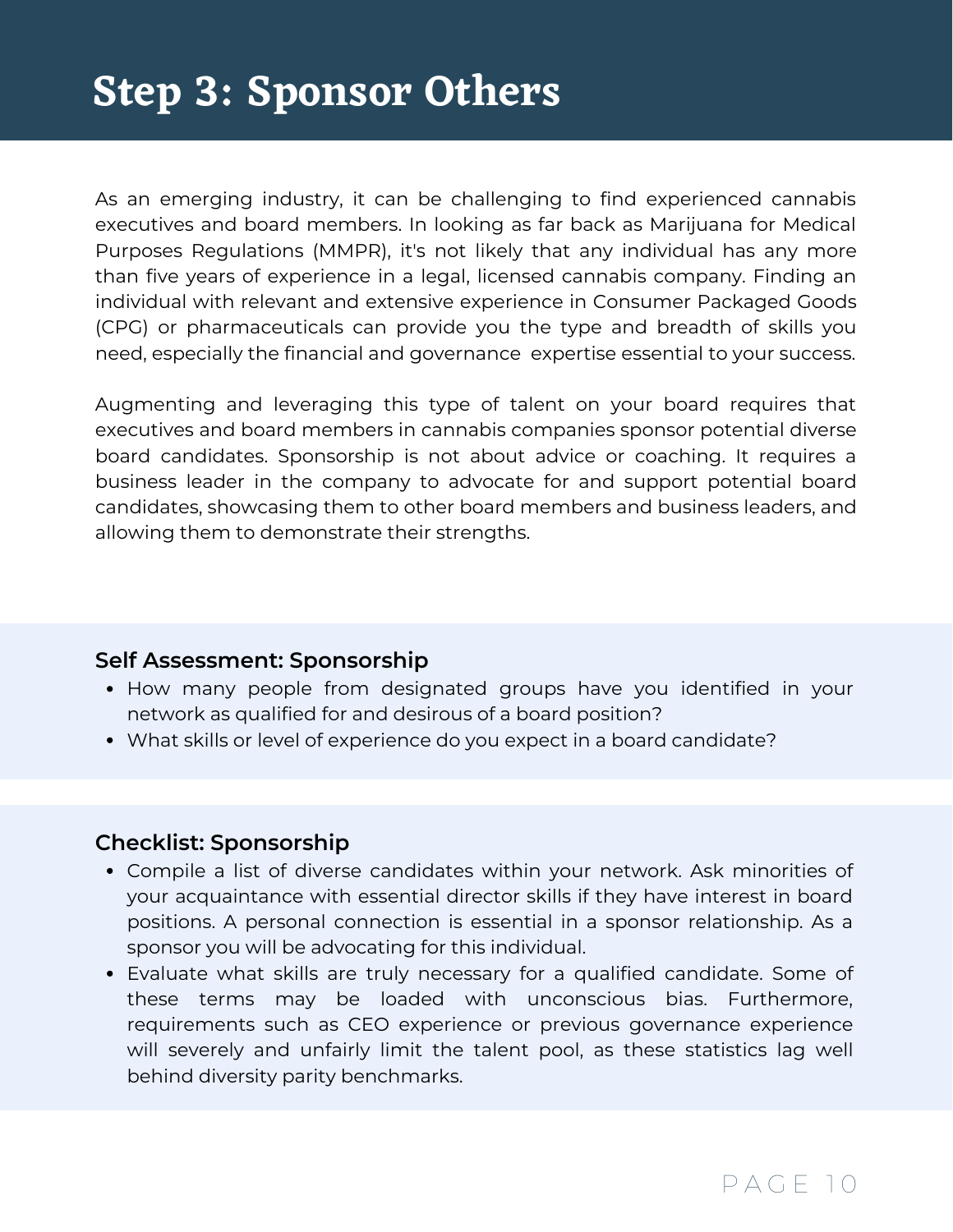#### **Checklist: Sponsorship continued**

Advocate for those you believe in. Remember that in order to increase the chances of a female candidate for a position to 50%, the pipeline of candidates must be 60% female. An overabundance of candidates from designated groups must be present in order to achieve a 30% threshold. This reality confirms the need to raise awareness of diversity candidates, adding them to the pipeline of candidates on a continual basis. **8**

#### Your Next Step:

In the cannabis industry, many women and minorities feel like token diversity board members. Their unique perspectives and opinions are brushed over unless they align with the pervasive thoughts and views of the majority. Asses your capacity as an agent of change with these ten [questions.](http://deborahrosati.ca/2019/02/board-diversity-are-you-an-agent-of-change/) Then, follow this up with additional tips from the Canadian Gender Good [Governance](https://www.cggga.ca/directors-playbook) Alliance. **9**

It is our duty to improve board diversity in emerging industries such as cannabis. With the help of this guide, you will be better able to assess your diversity standing against global metrics, set board diversity targets, determine the skills your board needs, and sponsor qualified board candidates.

Hoyt, M. (2019). LHH Diversity Education Seminar. LHH Diversity Education Seminar (pp. 1-12). **8** Toronto, ON: LHH.

The CGGGA has not updated their toolkit to reflect inclusion beyond gender, to include all **9** designated persons. Although limited in this way, the advice therein can still be applied to diversity and inclusion initiatives reflective of the need for inclusion beyond gender.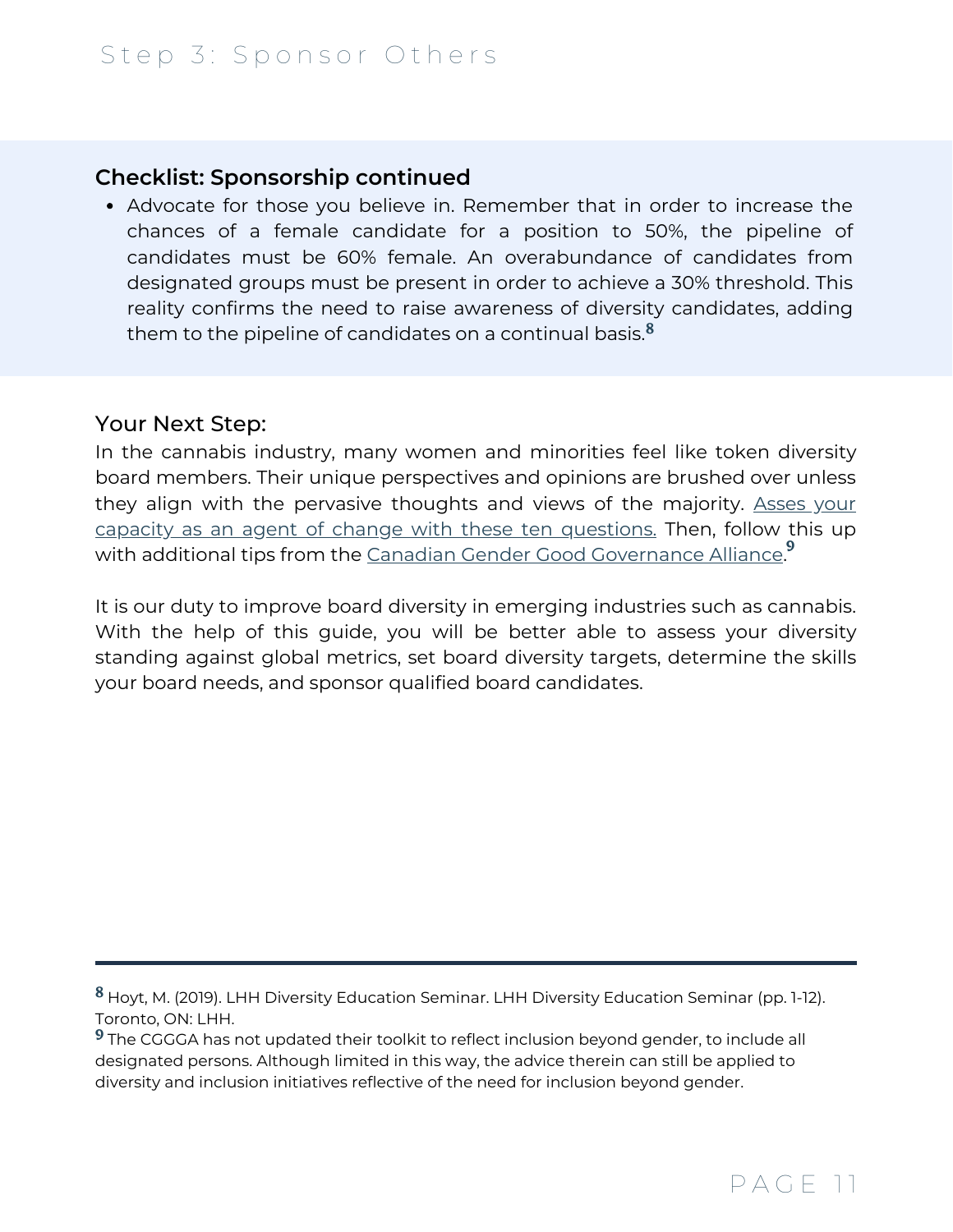## **About the Authors**



Apical is an industry association focused on providing accessible, easy to implement environmental social governance policies. These low-cost, lowcommitment initiatives help you avoid high cost consultants, long timelines, and information overload. Apical's goal is to enable you to test out various areas of ESG, determining where you can derive the most value.



[Women](http://c/Users/rcollz/Desktop/womengetonboard.ca) Get On Board Inc. (WGOB) is a leading member-based company that connects, promotes and empowers women to corporate boards. We do this through an engaged community of women and men in Canada committed to advancing gender diversity in the boardroom.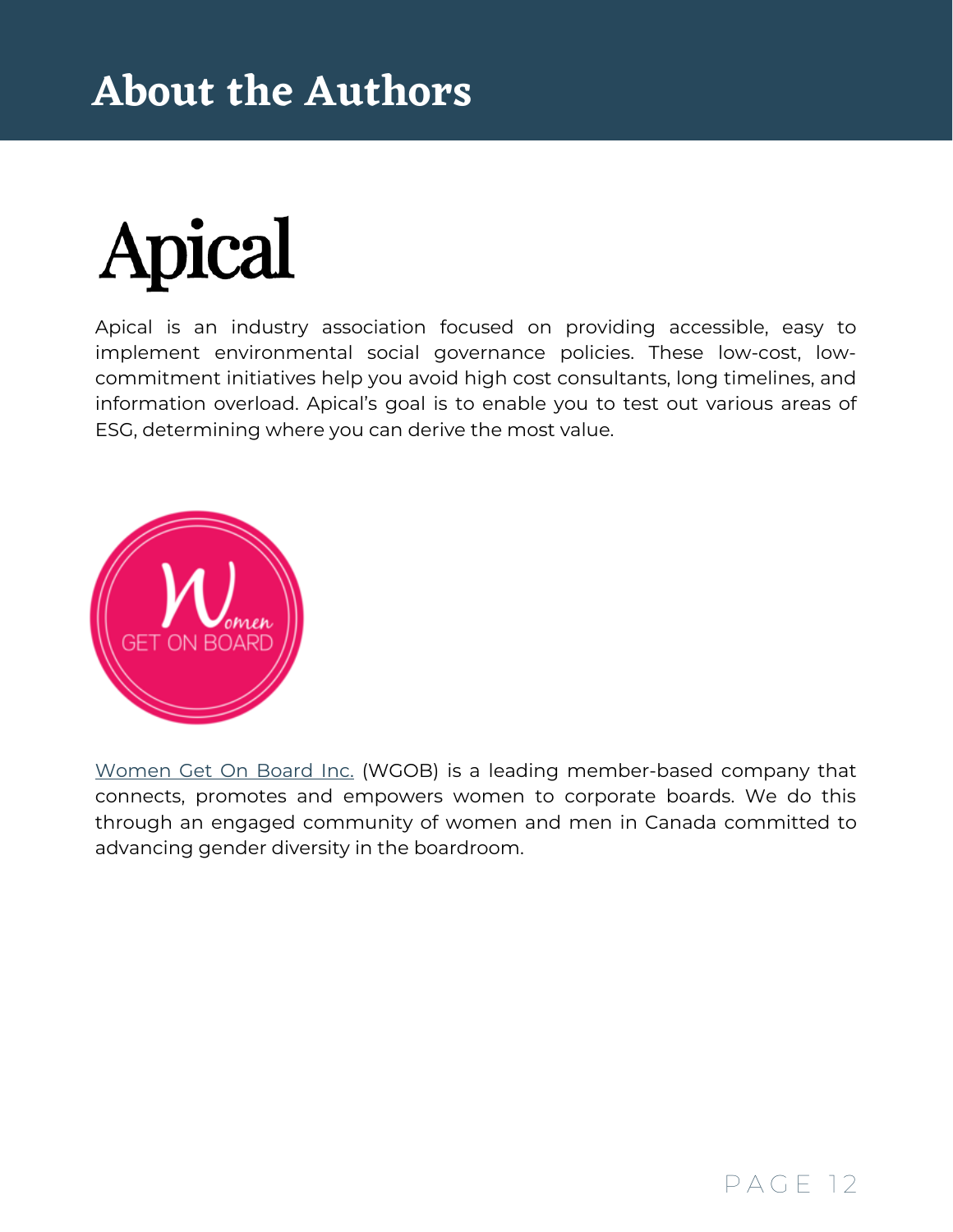Canadian Good Governance and Gender Alliance. (2018, October 12). *Directors Playbook*. Retrieved April 29, 2020, from [irp-cdn.multiscreensite.com/df49ced3/files/uploaded/Gender](https://irp-cdn.multiscreensite.com/df49ced3/files/uploaded/Gender%20Good%20Governance%20Playbook%20-%20English_WEB_v2.pdf) Good Governance Playbook - English\_WEB\_v2.pdf

Catalyst Research. (2019, August 1). *Why Diversity and Inclusion Matter: Quick Take*. Retrieved March 30, 2020, from [www.catalyst.org/research/why-diversity-and-inclusion-matter](https://www.catalyst.org/research/why-diversity-and-inclusion-matter/)

Catalyst Research. (2019, January). *Gender Diversity on Boards in Canada Recommendations for Accelerating Progress*. Retrieved from www.catalyst.org/wp-content/uploads/2019/01/ [gender\\_diversity\\_on\\_boards\\_in\\_canada\\_final\\_pdf\\_version.pdf](https://www.catalyst.org/wp-content/uploads/2019/01/%20gender_diversity_on_boards_in_canada_final_pdf_version.pdf)

Catalyst Research. (2019, November). *Getting Real About Inclusive Leadership 2019 Report*. Retrieved March 30, 2020, from [www.catalyst.org/wp-content/uploads/2019/11/Getting-Real-About-Inclusive-](https://www.catalyst.org/wp-content/uploads/2019/11/Getting-Real-About-Inclusive-Leadership-Report-2019-final-report.pdf)Leadership-Report-2019-final-report.pdf

Diversity Best Practices. (2016, July 1). *Benchmarking Tool 2016 EXECUTIVE SUMMARY*. Retrieved April 27, 2020, from [www.diversitybestpractices.com/sites/diversitybestpractices.com/files/](https://www.diversitybestpractices.com/sites/diversitybestpractices.com/files/attachments/2017/01/2016_dbp_executive_summary_.pdf) attachments/2017/01/2016\_dbp\_executive\_summary\_.pd[f](https://www.diversitybestpractices.com/sites/diversitybestpractices.com/files/attachments/2017/01/2016_dbp_executive_summary_.pdf)

Hariton, L. (2019, March 9). *IWD 2019: What "Balance for Better" Means to Me*. Retrieved March 30, 2020, from [www.catalyst.org/2019/03/09/international-womens-day-balance-better](https://www.catalyst.org/2019/03/09/international-womens-day-balance-better)

How Diversity Makes Us Smarter. (2014). *Scientific American*. Retrieved from [www.scientificamerican.com/article/how-diversity-makes-us-smarter](https://www.scientificamerican.com/article/how-diversity-makes-us-smarter)